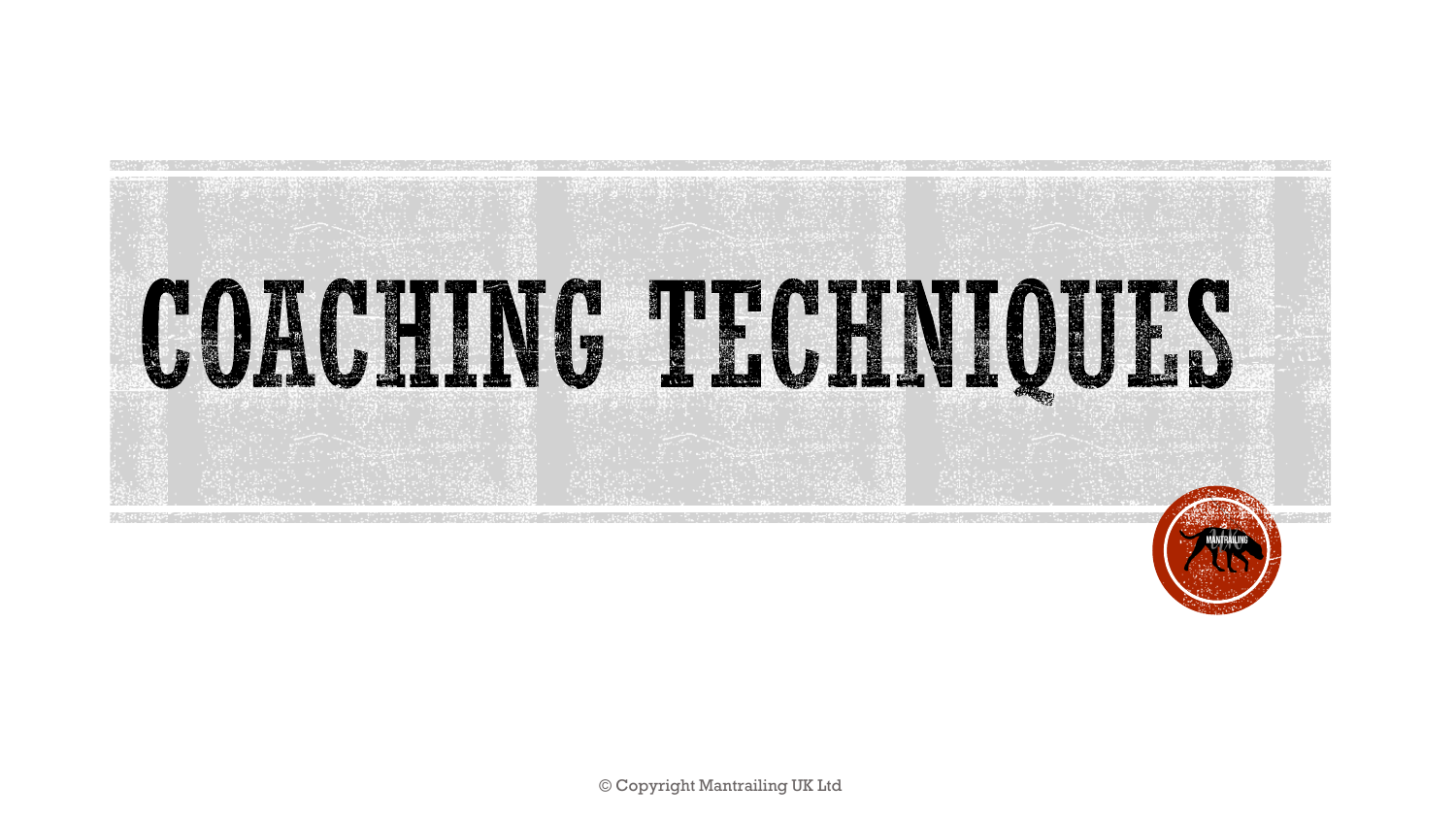# COACHING TECHNIQUES

- What are coaching techniques?
- $\rightarrow$  Communication with clients
- $\rightarrow$  Giving feedback and how
- $\rightarrow$  Support
- Why do we need them?
- $\rightarrow$ We are offering a service based on client interaction

Democratic Coaching: This coaching style prefers active communication and team involvement.

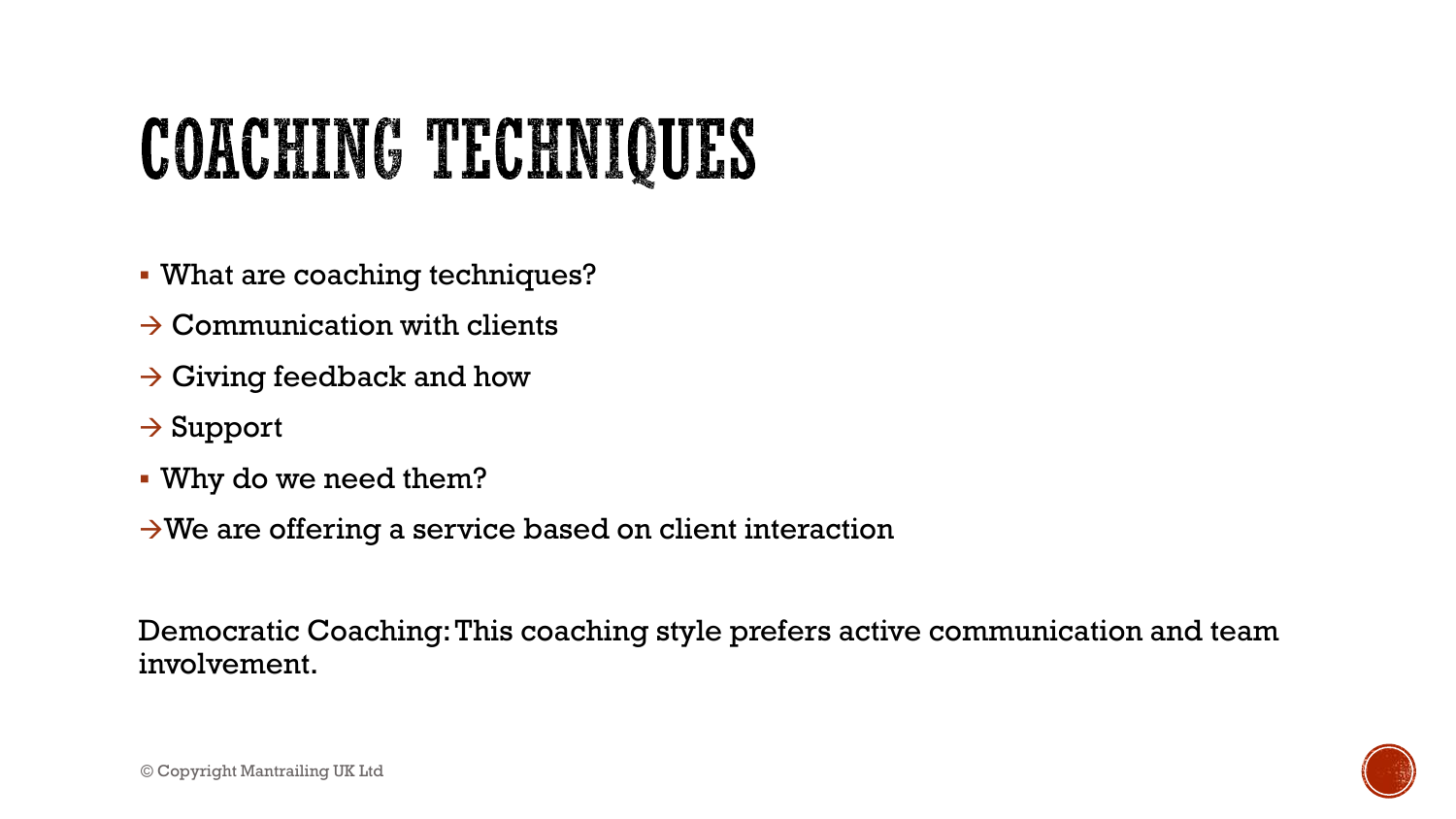# IMPORTANT COACHING SKILLS/TECHNIQUES

- **Listening.**
- Asking questions.
- **Building rapport.**
- Empathizing.
- Summarizing and Reflecting.
- Unlocking Limiting Beliefs.
- Staying Focused.
- Being Non-Judgemental and Open-Minded.

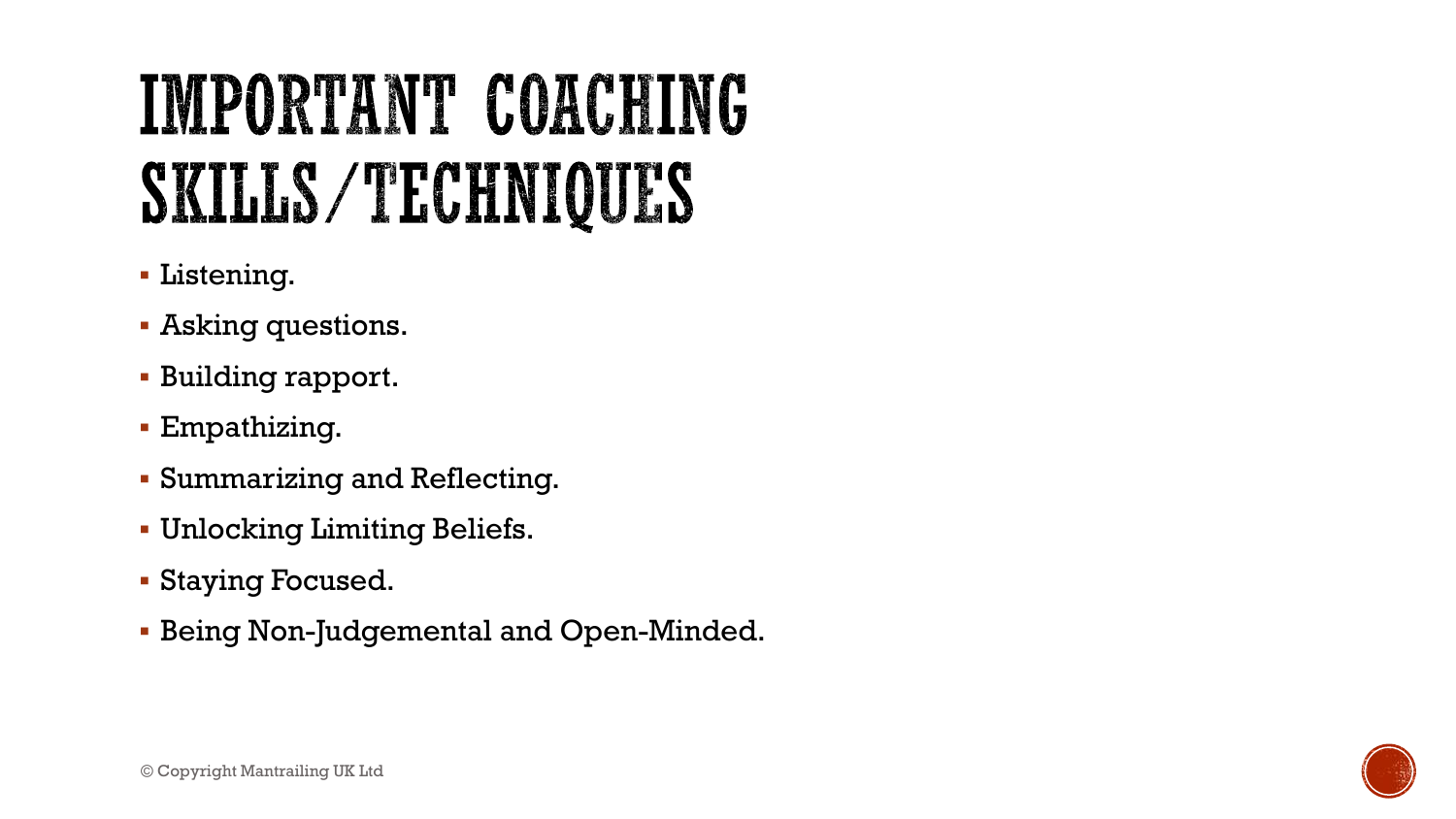#### COMMUNICATION WITH CLIENTS

- Give some simple rules (Being on time, start warm-up as soon as they get there, etc.)
- Welcoming
- Ask how people are doing
- Answer any questions
- Be patient!
- Understanding
- Sensible

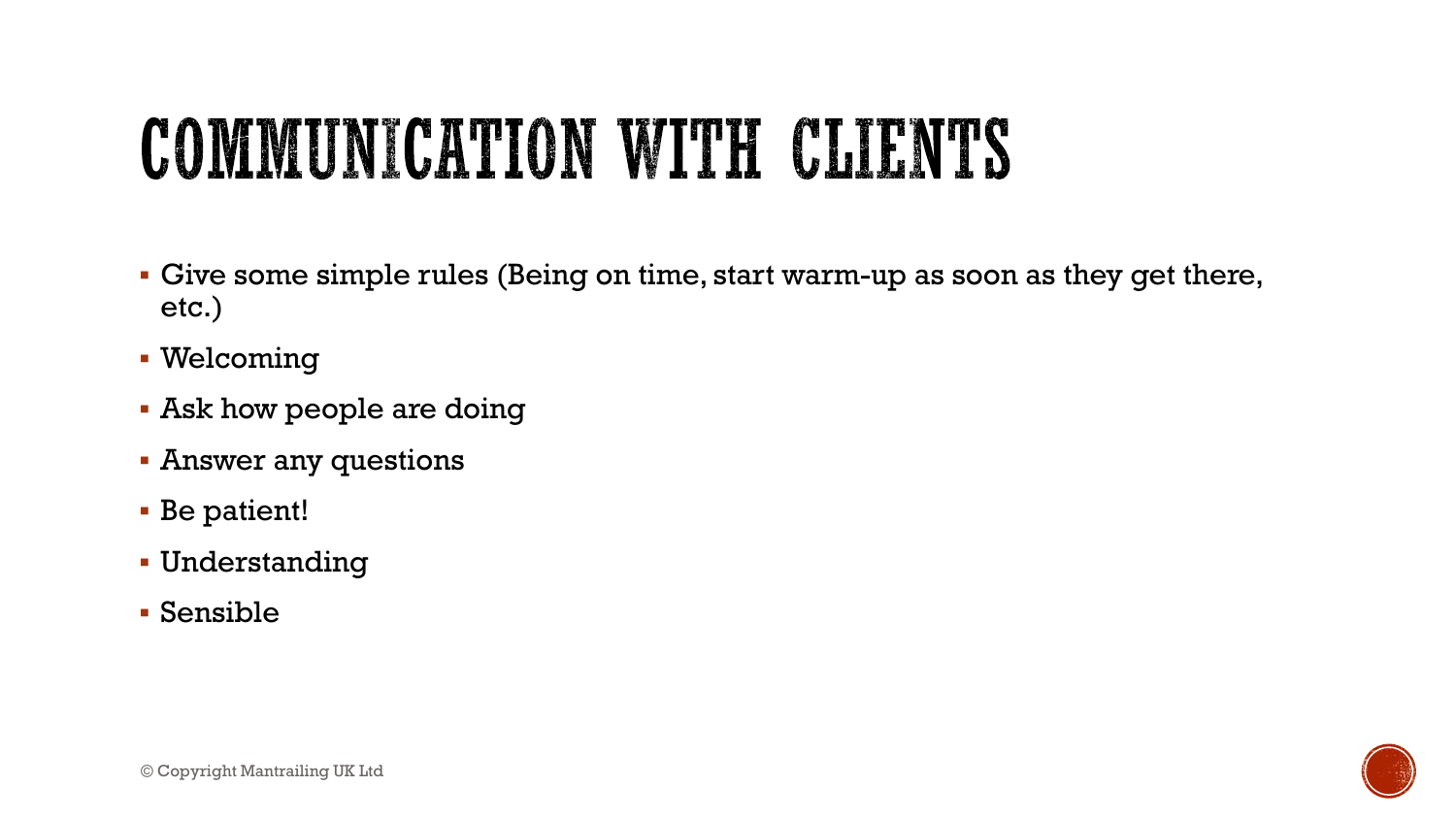#### GIVING FEEDBACK AND HOW

- **Feedback in the group or individual feedback**
- Be sensible most people don´t like critiscm
- Problems are good learning process finding solutions together





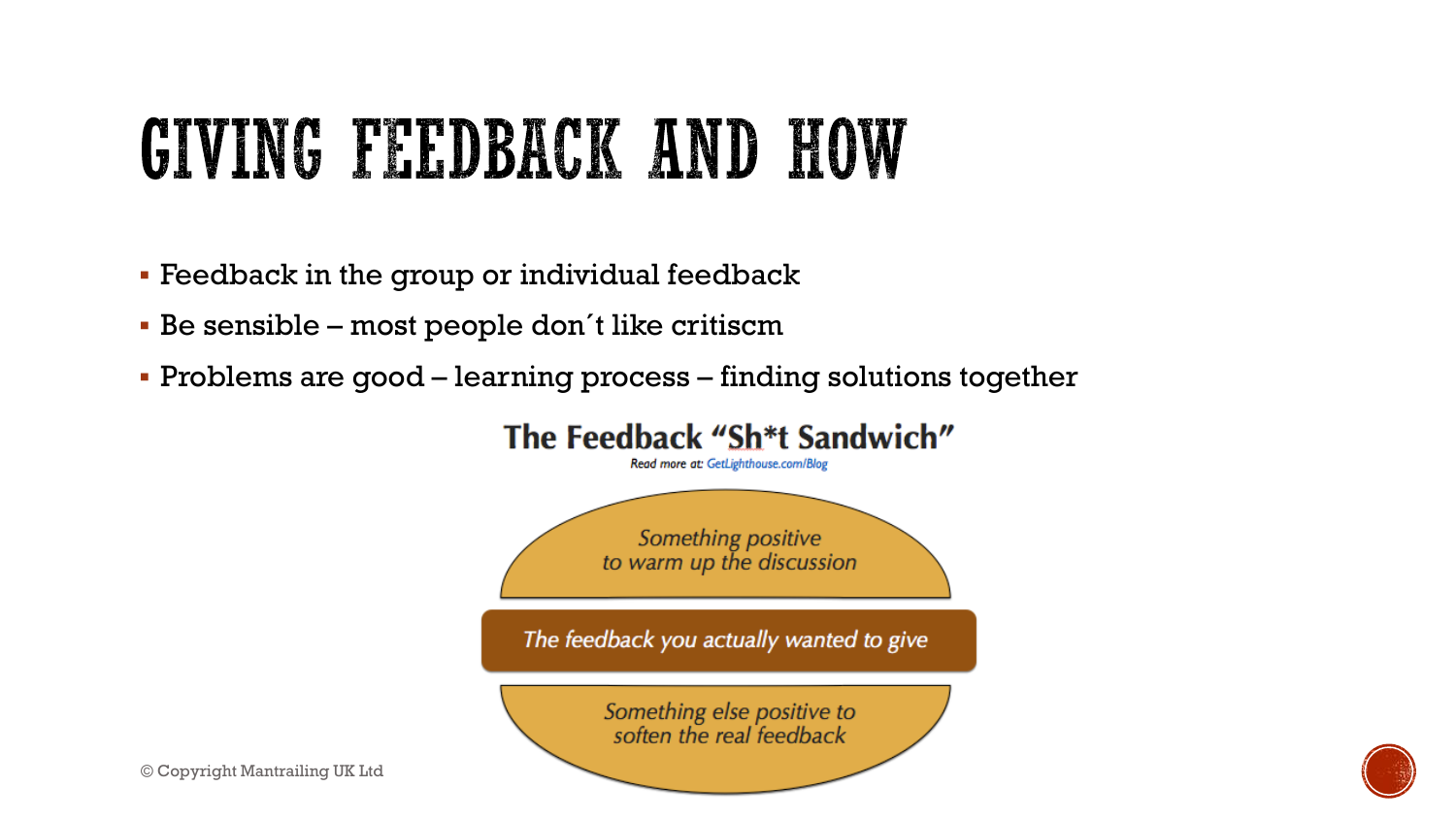### SUPPORT

- Some people don´t like support
- If they don´t like support during the trail, discuss and give tips after.
- Some need support
- Giving support on the trail
- Give clear instructions
- Be calm
- Be patient
- Explain why support can be helpful when training